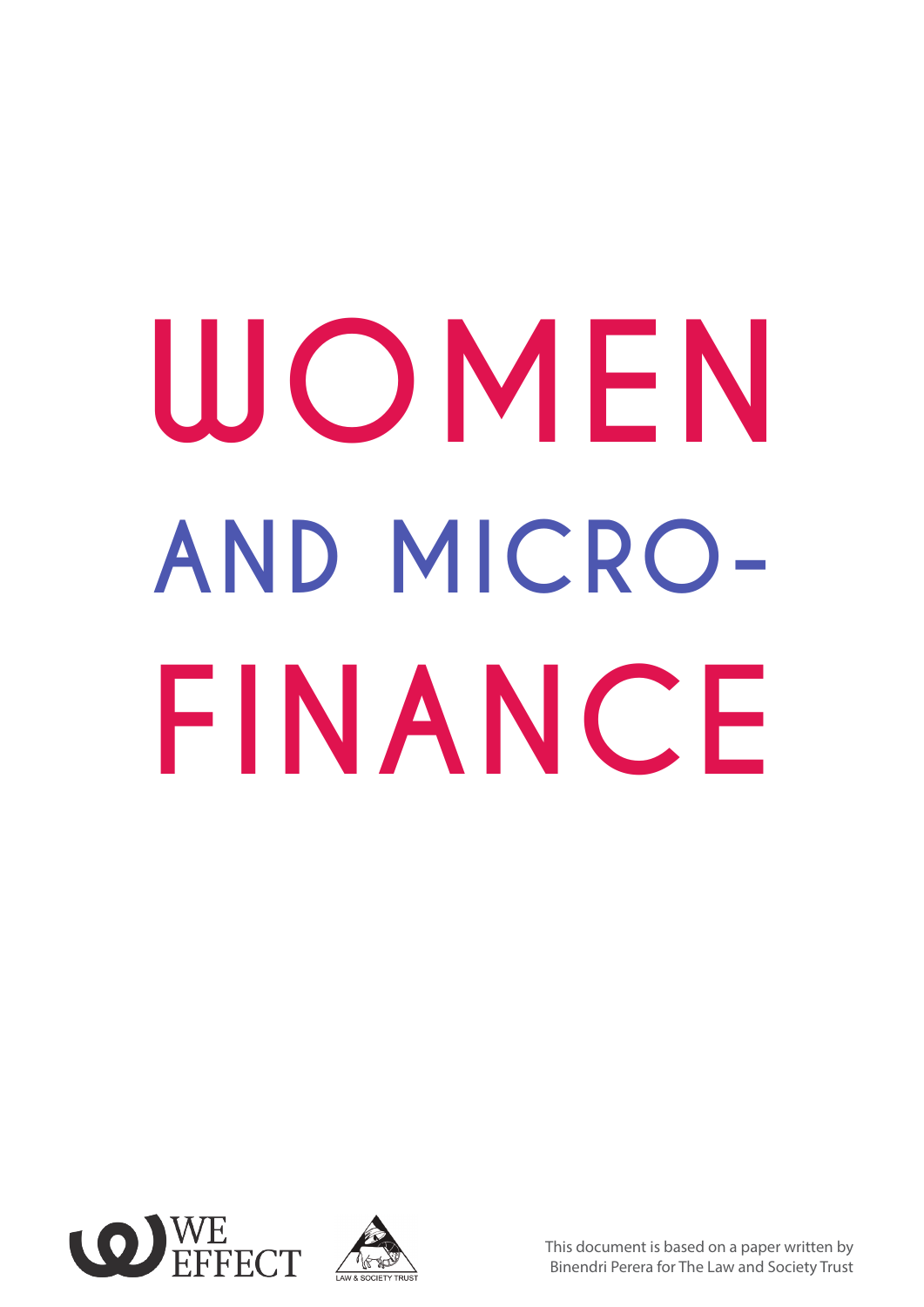# **WOMEN IN SRI LANKA: THE SOCIO ECONOMIC CONTEXT**

Sri Lanka, as a middle income country has seen the decline of poverty at a national level but still finds many people living below the poverty line across different sectors.



Women are doubly challenged because they are invisible in the statistics and also face discrimination in the private and public spheres.

They face a range of disadvantages through the limitations of society, cultural norms and structural inequalities.

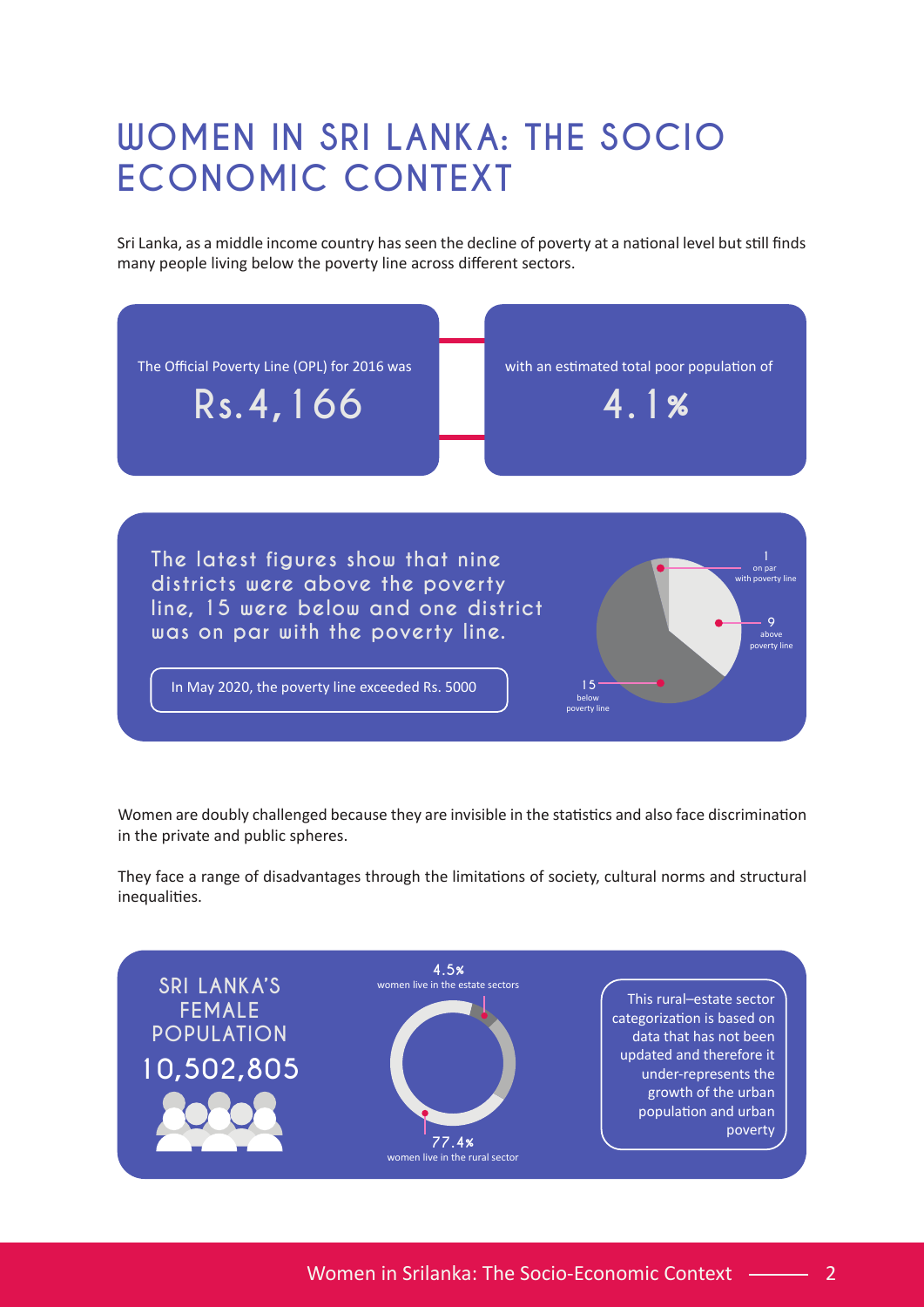**Micro-financing is commonly used to alleviate women in poverty and rural economies**

However, this has a negative impact in Sri Lanka due to capitalistic norms that plunge women further into debt traps rather than empowering them.

**Unregulated micro-financeleading to indebtedness has resulted in approximately 200 deaths by suicide most of which are women. The legal and policy interventions to provide redress have been chaotic and tentative.**

The Law & Society Trust conducted several interviews with women from the rural and plantation sectors to understand the effect of debt and the micro-finance crisis on social, economic, and cultural conditions they face. Some of them are discussed here-

# **Social Norms and Gender Inequality**

Women are the primary caretakers in a family.

They are defined through the social, economic and cultural context they live in and the roles they play as daughter, wife, mother, and sister.

Additionally, they take part in economic activities too.

While taking on these multiple responsibilities there is a lack of protection of their autonomy, dignity, and independence.

# **Valuing Women's Work and Livelihoods**

**Certain professions are stereotyped as "women's jobs"**

Despite their vital contributions to several industries their policies, wages and career prospects are limited.

They face difficult working conditions; long hours, lack of sanitary facilities, occupational diseases and ailments, sexual harassment and intimidation.

**Additionally, women are responsible for the care of elderly, young, and disabled at home.** 

This reduces the "care-giving cost" to be paid and allows men to be more economically active. Such care-giving work is a duty that should be supported by the State.

Such limitations deter the advancement of their career prospects and enforce the culturally embedded inequality they face.

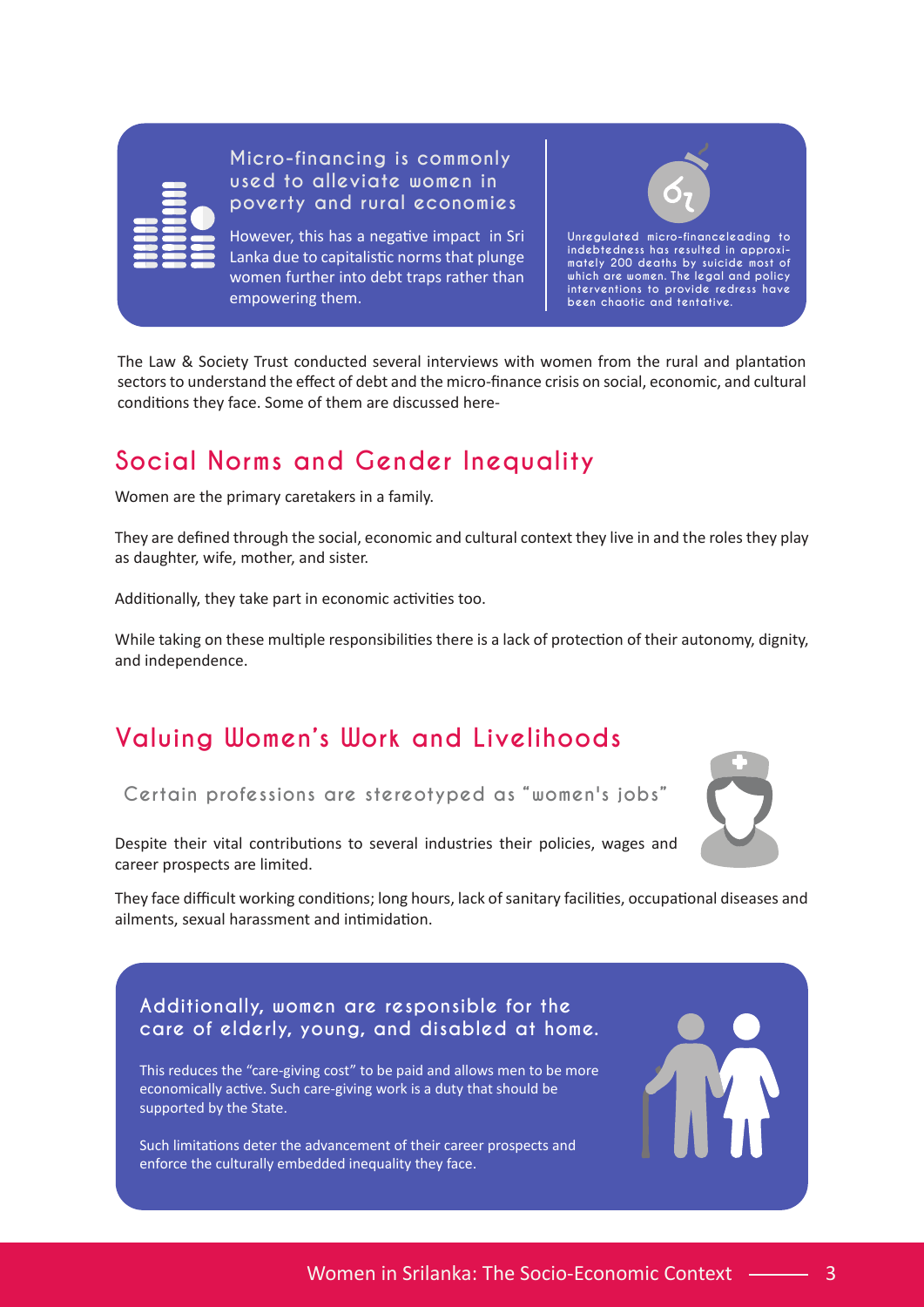#### **Unequal Access to Education**

Despite Sri Lanka's system of free education, its quality and cost varies according to location.

When difficulties arise, the education of young girls is the first to be affected.

Prolonged war, displacements and safety concerns also affect their education and advancement.

#### **Managing Sickness – The Female Burden**

**THE UNEQUAL geographic distribution of medical personnel or facilities**

can affect women's sexual and reproductive health and its improvement including pre-natal and post-natal health **Pregnancy and childbirth are referred to as "sickness" and restrict women's** 

**economic contribution to the family.**

#### **Patriarchy at Home- Impact of Marriage and Family on Women**

When men migrate from rural to urban areas/ overseas for employment the women take on the sole responsibility as caregiver and provider of the family.

A woman may exercise some autonomy and still be controlled by male relatives who manage their salaries, wages and expenses. This restricts their financial independence.

**Dowries are understood to be a form of security for their daughters after their marriage. But it is a patriarchal practice that requires excessive costs**



**daughters give them in marriage. This also happens when they drop out of school.**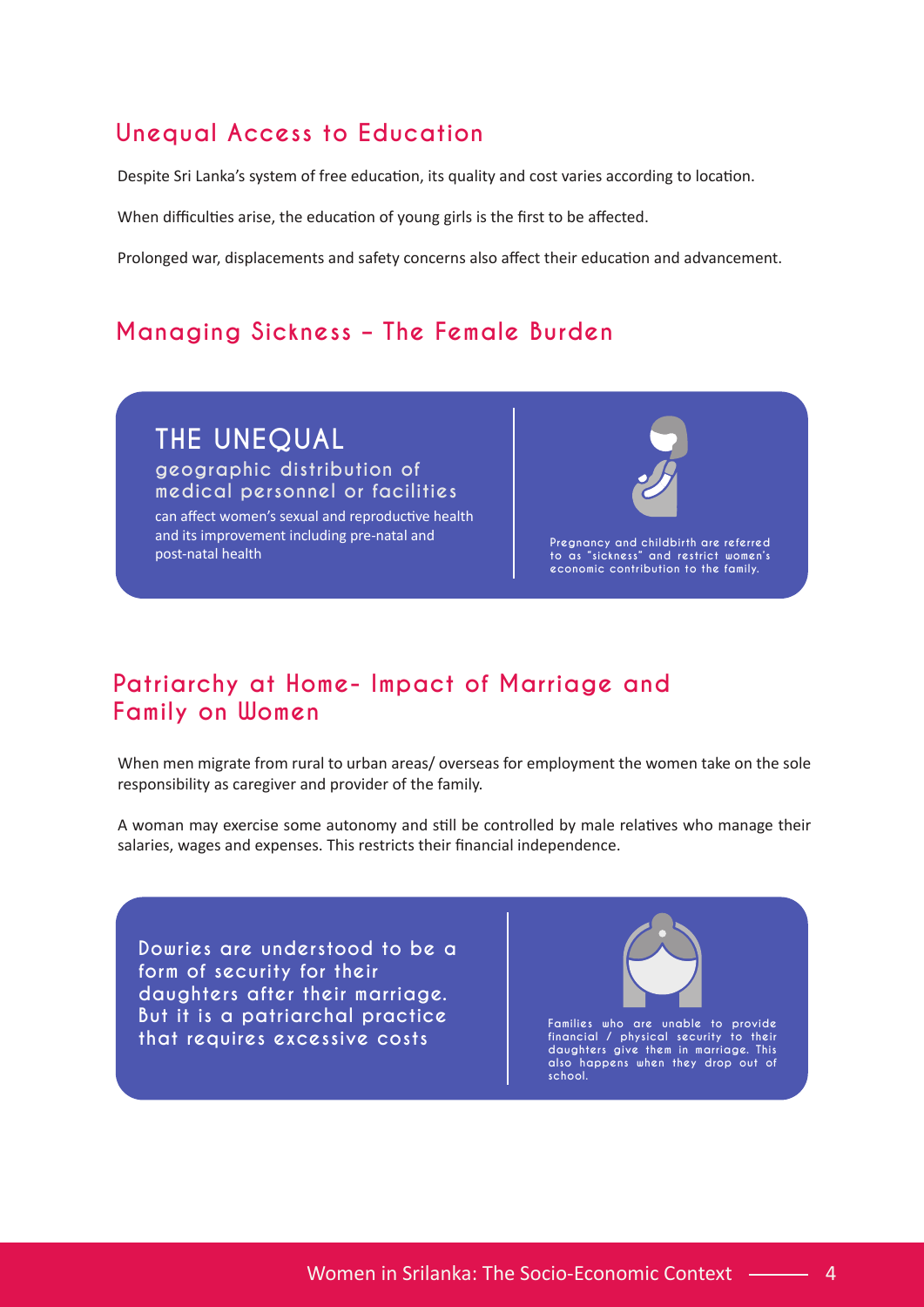## **Women and Land Rights**

Historically, Sri Lanka's laws relating to state lands and plantation lands have denied land rights to women.

These laws and patriarchal administrative practices give men more privileges and restrict the rights of women affecting land ownership, inheritance and succession.

Preferential grants of land permits favour men and make it difficult for women displaced by war to access land to support their livelihoods. This dependency on men makes women vulnerable to sexual bribery and violence.

**Denying women the opportunities to own land that can be collateralized to secure credit from banks to improve their livelihood result in a restriction of their economic capacity and security**

**Women turn to micro-finance companies to meet their urgent financial needs. These companies don't require documentation to provide loans but charge very high interest for unsecured loans.** 

### **Gender-based Violence**

For several interviewees, domestic violence is a normal part of their family lives.

Traditional patriarchal expectations add social pressure and heavy expectations on men.

They are not encouraged to reach out for psychological help. They suppress these needs especially in stressful situations.

Instead, they turn to "manly" pursuits such as drinking and habitually terrorizing family members as coping mechanisms

**Male debt collectors threaten women and their families by calling at inappropriate times and disregarding their right to privacy. This threatening behavior extends to situations where women fail to pay the installments or attend meetings with the creditors.**



**Male members of the family in turn use violence against the women to express their disapproval of their financial transactions.**